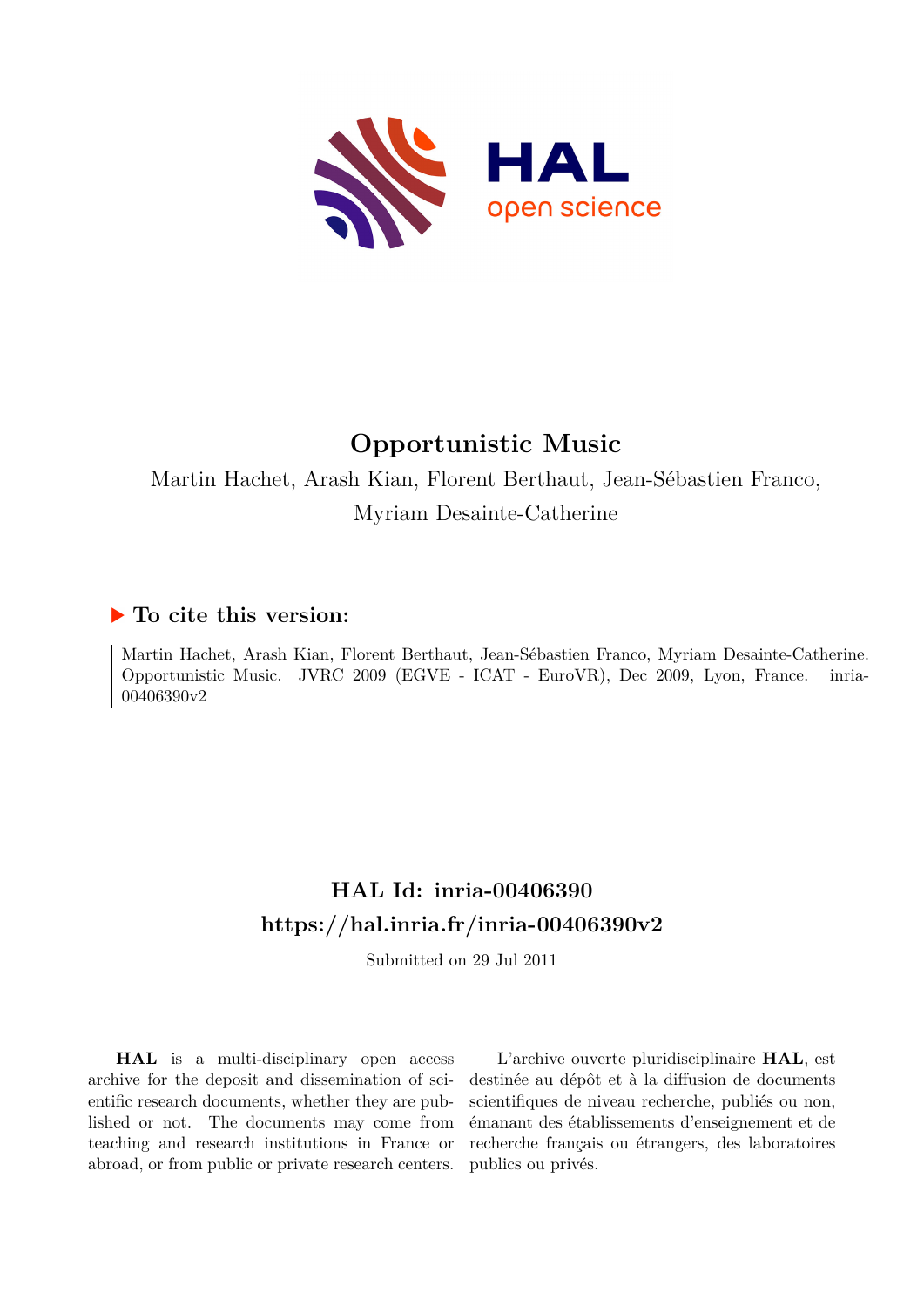## **Opportunistic Music**

M. Hachet<sup>1</sup>, A. Kian<sup>2</sup>, F. Berthaut<sup>2</sup>, JS. Franco<sup>2</sup>, and M. Desainte-Catherine<sup>2</sup>

LaBRI - <sup>1</sup> INRIA Bordeaux, <sup>2</sup> Université de Bordeaux

### **Abstract**

*While mixed reality has inspired the development of many new musical instruments, few approaches explore the potential of mobile setups. We present a new musical interaction concept, called* opportunistic music*. It allows musicians to recreate a hardware musical controller using any objects of their immediate environment. This approach benefits from the physical attributes of real objects for controlling music. Our prototype is based on a stereo-vision tracking system associated with FSR sensors. It allows musicians to define and to interact with opportunistic tangible widgets. Linking these widgets with sound processes allows the interactive creation of musical pieces, where musicians get inspiration from the surrounding environment.*

Categories and Subject Descriptors (according to ACM CCS):

H.5.1 [Information interfaces and presentation]: Multimedia Information Systems—Artificial, augmented, and virtual realities

J.5 [Arts and humanities]: Music, Arts, fine and performing—

## **1. Introduction**

Musicians interact with musical applications by the way of controllers. These controllers are either based on physical devices such as mixing tables or control pads, or they lie on graphical interfaces. Physical devices allow direct and efficient control of the musical parameters. For example, a physical fader is commonly used to adjust precisely the volume of an audio track. On the other hand, the structure of the physical devices as well as the number of their functionalities is fixed. On the contrary, graphical interfaces are not limited by physical constraints and therefore offer infinite configurations. For example, a virtual fader controlled by way of a mouse can be displayed using various graphical representations. On the other hand, these interfaces suffer from a lack of haptic feedback, which decreases the efficiency of the control.

We propose a new approach called *opportunistic music* for interaction with musical pieces. The idea is to benefit from the physical attributes of the surrounding objects for controlling music. For example, a musician will slide his finger along the border of a table to control the volume of an audio track, or he will tap on the cover of a book to start a musical loop. This approach is inspired by the work of Henderson and Feiner [\[HF08\]](#page-7-0), where opportunistic controls are used for interaction with AR applications (eg. maintenance).



**Figure 1:** *A phone used as an opportunistic fader to control a sound parameter.*

<span id="page-1-0"></span>Such an opportunistic approach opens new perspectives for musical creation. By interacting with the physical objects

c The Eurographics Association 2009.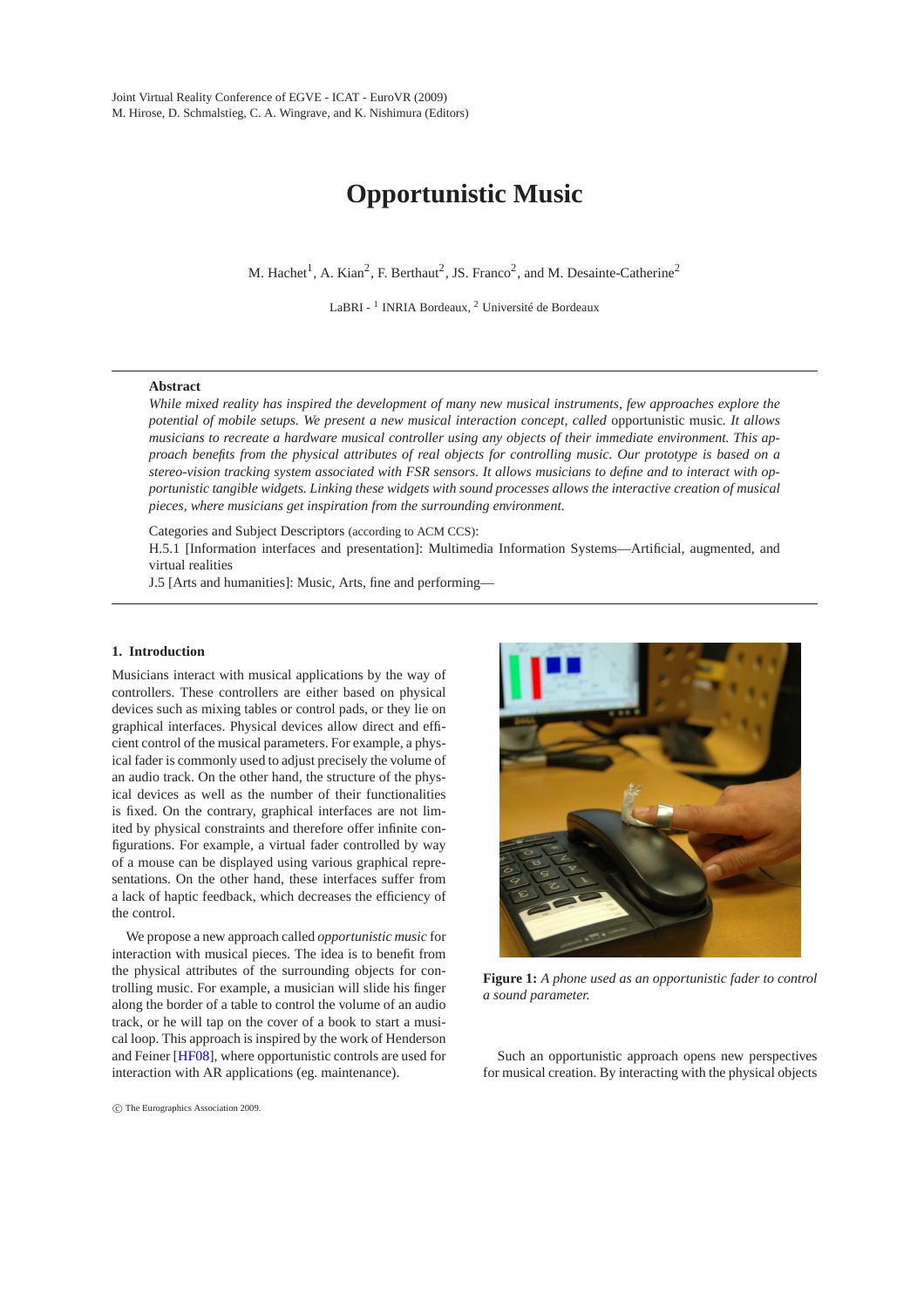surrounding them, the musicians benefit from inexhaustible sources of inspiration. The way they interact with the music can evolve depending on the available surrounding objects. The musicians are no longer limited to fixed setups. They can explore new controls for interaction with their musical pieces. This approach offers extensible control, while ensuring physical interaction. Therefore, it offers opportunities to artists for a new kind of musical creation.

We have developed a first prototype to explore this concept. It is based on a stereo-vision system associated with *Force Sensitive Resistors* (FSR) sensors for the tracking of the musician's gestures (see Figure [1\)](#page-1-0). With this system, musicians define virtual controllers directly on the physical environments surrounding them. Then, they can connect these controllers to sound parameters. Finally, the musicians play by directly interacting with the real objects they have defined as active objects.

## **2. Related Work**

The past decade has seen the growth of alternative musical controllers. Furthermore, many musicians and software developers have taken advantage of research done in the mixed reality field.

The most widespread of these new controllers are *tangible musical tables*, which take inspiration from Fitzmaurice's graspable user interfaces [\[FBB95\]](#page-7-1). In these applications, users manipulate real objects whose 2D position and orientation are associated to parameters of sound processes. A simple example of this category is d-touch [\[CSR03\]](#page-7-2), which allows musicians to control for example a sequencer by arranging real objects representing sounds on a grid layed on a table. Other examples include The Music Table [\[BMHS03\]](#page-7-3), Xenakis [\[BCL](#page-7-4)<sup>\*</sup>08] or Scrapple [\[Lev06\]](#page-7-5). The most advanced applications are the Audiopad [\[PRI02\]](#page-7-6) and the Reactable [\[JKGB05\]](#page-7-7), which both provide advanced musical control and rich visual feedback. However, these controllers rely on objects with markers and on fixed setups, i.e. large tables with fixed cameras and projectors.

Other controllers allow for more flexible setups. For example, the concept of *accoustic tangible interfaces* [\[CP05\]](#page-7-8) gives the possibility of turning most surfaces and objects into accurate multitouch musical controllers, but it requires to equip them with calibrated audio sensors and thus is not mobile.

The "Augmented Groove" [\[PBB](#page-7-9)<sup>\*01</sup>] application relies on 3D manipulation of real LP records which are equipped with fiducial markers. Each of these records is associated with a musical loop, which is started when the user flips the record to reveal the marker. The 3D movements then control audio effects applied on the loop, such as pitch, distortion, filter, volume. It could easily be turned into a mobile setup, like the project developped by Goudeseune [\[GK01\]](#page-7-10). This augmented reality application allows users to create virtual

sound sources in a real environment. Musicians can then modify the sources' positions and navigate through them.

The "Sound of Touch" [\[MR07\]](#page-7-11) is another interesting instrument. Users record sounds of the environment with a wand and play them by scratching or hitting the wand against real objects. Physical properties, i.e. resonance or texture, of the real objects alter the sound properties, making it softer or stronger. Thus this instrument allows users to explore surrounding objects, and it takes advantage of the haptic feedback from the physical textures. However, musical interaction is limited to triggering the recorded sounds.

None of these musical applications combine mobility, use of unprepared objects, haptic feedback and unrestricted control possibilities. That is why we believe that *opportunistic music* will bring completely new musical possibilities to musicians.

#### **3. Opportunistic Widgets**

The key idea of opportunistic music is to interact directly with the real objects surrounding the user. We call these interactive objects *opportunistic widgets*. Numerous objects of the real environment may have interesting properties when used as opportunistic widgets. We propose to take advantage of these physical characteristics to enable tangible interaction. It has been shown that tangible interaction may improve the performance of users for the completion of interactive tasks. In the case of music, we are convinced that such an approach, which provides sensitive feedback to the musician, can be very valuable. For example, furniture edges are well suited to control linear values. By sliding their hands along the edge of the furniture, the musician interact as they would do with a standard fader. Another example is the use of physical objects as pads. By tapping on the objects, the musicians can start events.

In addition to standard widgets such as pads or faders, the real environment may inspire new unconventional widgets that can have interesting properties for music. For example, a curved surface may produce valuable tangible feedback to the musician. Other examples are opportunistic widgets for which elastic feedback is intrinsically provided (e.g. a folder with rubber bands). For such widgets, the musicians benefit from an elastic sensing mode, which can be particularly interesting for the control of some sound parameters (e.g. physical modelling synthesis). Other physical properties of the real environment can be exploited. For example, musicians can exploit the texture of the objects, their viscosity or even their warmth as a haptic feedback. Figure [2](#page-3-0) illustrates some examples of opportunistic widgets.

While facing the real environment, musicians can play with the objects without moving them, or they can rearrange their playing environment. For example, they can use some sheets of paper, on which they draw some relevant signs or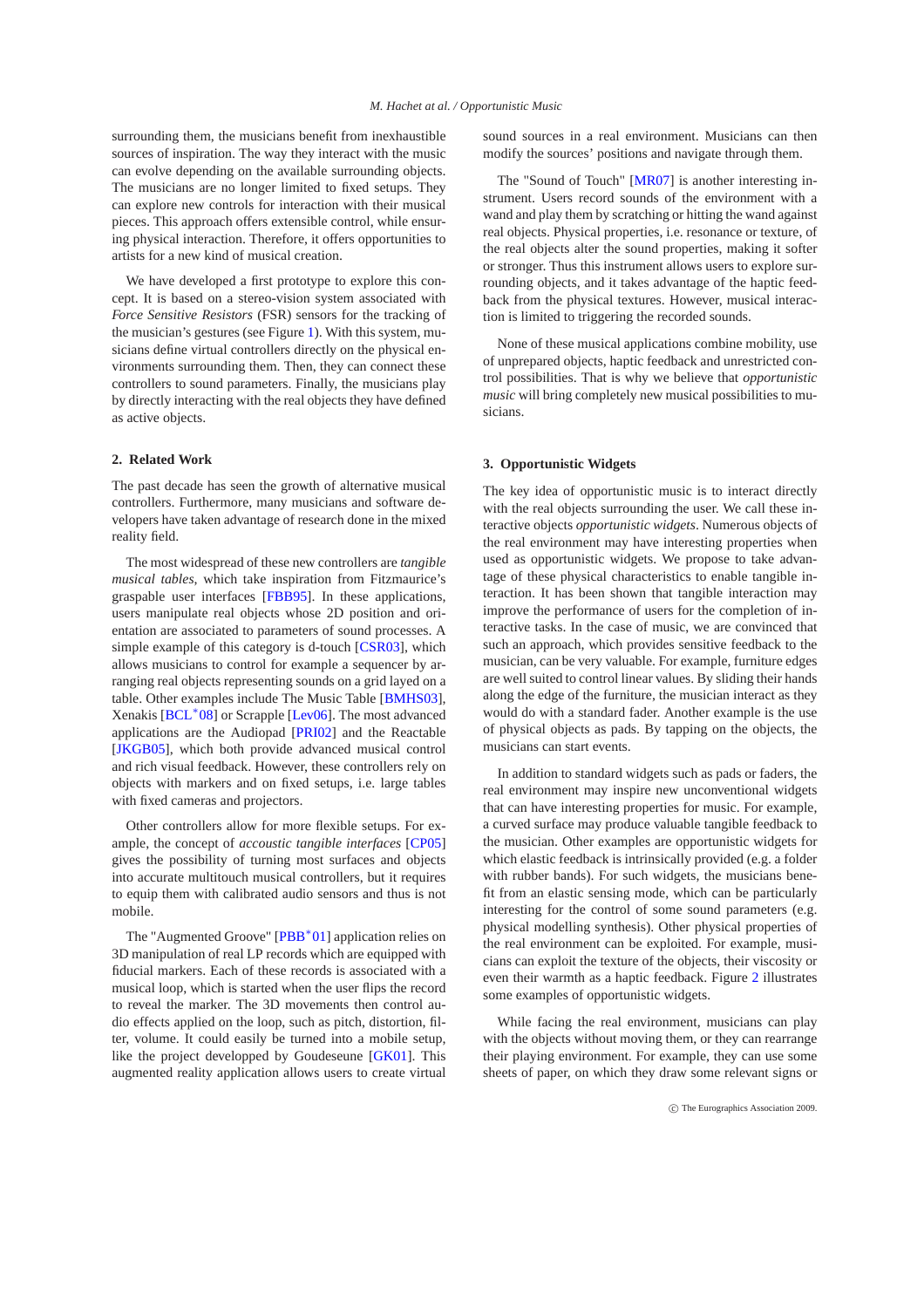*M. Hachet at al. / Opportunistic Music*



**Figure 2:** *Examples of opportunistic widgets. (left) Curved and linear widgets are defined on a desktop environment. The rubber band of the folder is used to benefit from elastic feedback. The staples box slides along the book. A post-it with an annotation is also used. (right) Outside environments may be very inspiring, as well. In this example, different natural textures are used to distinguish the widgets.*

<span id="page-3-0"></span>text. Then, they can arrange these widgets as desired, before assigning them a function.

In the following, we describe the technical setup we have developed to define the opportunistic widgets and to interact with them. This concerns the low level tracking issues, the creation of the widgets, and their mapping to musical events. Our current implementation does not allow mobile use yet. In this paper, we present a first prototype that validates our concept. It is the first step towards a full mobile system.

## **4. Technical Environment**

To build an opportunistic music system, we need to track 3D user movement and respond to user-triggered events. The system must also have desirable characteristics such as portability, on-site robustness, minimal user space cluttering, and high reactivity. The latter is a requirement for interactive systems in general, but is especially relevant to music, where typical response times cannot exceed 20ms. Vision-based tracking systems offer benefits toward portability and being minimally invasive, as they can provide the ability to rapidly process visual tracking data with minimal user instrumentation in a compact package. They also have an inherent advantage since they can easily be built with cost-efficient off-the-shelf components, as the availability of video hardware soars. However, typical camera acquisition frequencies do not exceed 30Hz for low to medium-end cameras. Also the detection of surface contact from video is fundamentally ambiguous for this type of setup as scene geometry is assumed fully unknown. Vision systems are thus desirable for identifying 3D positions and regions of movement, but not precise enough in detecting high frequency events such as surface contact. For this reason a second more responsive

c The Eurographics Association 2009.

input source is needed. This input does not need to provide positional information, but rather a way of identifying highfrequency trigger and contact events to complement the vision system.

## **4.1. Current Prototype**

To implement the desired system characteristics, we propose an opportunistic music prototype based on inputs from two cameras and an FSR sensor. The former allows for stereovision-based 3D positioning of visually salient objects, while the latter allows to detect pressure with high precision and responsiveness (<10ms). To allow absolute 3D positioning in the scene and the creation of world-basis music widgets, we need to acquire projective characteristics of cameras and their positional information. All such parameters are typically described by a single 3x4 *projection matrix* using the common pinhole-camera model [\[HZ00\]](#page-7-12). The projection matrix linearly describes where a given 3D scene point projects in camera image pixel coordinates, and can then easily be used to triangulate the 3D position of a scene point from its two identified image occurrences. In our context scene points of interest to be tracked in the scene will be the user's fingertips.

For simplicity, let us for now assume the camera pair is on a fixed mount (such as a tripod) observing the user interaction space with minimal occlusion. Depending on the scene, such a configuration can typically be obtained with overthe-shoulder camera positioning. Off-the-shelf methods can then be used to calibrate the camera-pair<sup>[†](#page-3-1)</sup>, i.e. estimate each

<span id="page-3-1"></span><sup>†</sup> Typically found in computer vision libraries such as OpenCV.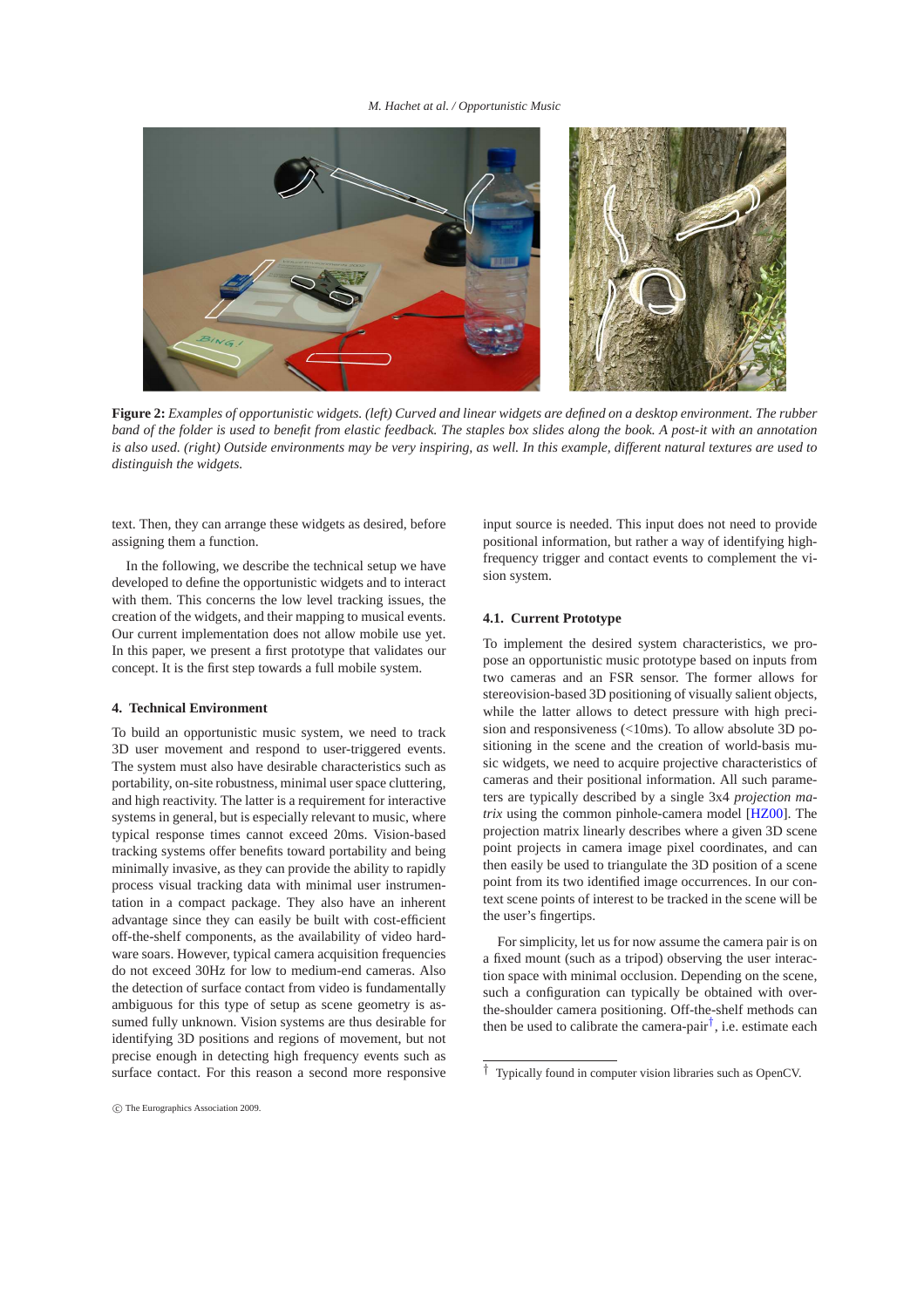#### *M. Hachet at al. / Opportunistic Music*



**Figure 3:** *Opportunistic music prototype. (left) General setup with camera pair, finger mounted FSR+LED interaction device, FSR analog acquisition board. (right) Close-up of the thimble interaction device, with FSR sensor and infrared LED.*

<span id="page-4-0"></span>camera's projection matrix using a known calibration ob-ject [\[Zha00\]](#page-7-13). To enable user finger positioning, we still need to identify the locus of fingertip projections in camera views. To allow for robust and fast identification of fingers, we opt for a target-based approach based on infrared detection. This notably has the advantage of quasi-invariance to visible light changes and appearance-specific noise and variability, enabling detection by simple and computationally inexpensive thresholding in general situations. We thus propose minimal user instrumentation using a thimble-type device (prototype shown in Fig. [3\)](#page-4-0) which hosts the FSR touch sensor and a small infrared LED. The LED could equivalently be replaced by a passive IR reflector thimble and an IR source mounted with the camera pair.

## **4.2. Toward a Mobile Setup**

We previously assumed a fixed camera mount setup, which could be transported and used on-the-field. A drawback of this setup is that it restricts the user to a fixed tracking area observable in the common field of view of the camera pair. An idea to take this system toward a fully mobile setup is to use an instrumented headset to mount the camera pair and earphones (see Fig. [4\)](#page-4-1), connected to a mobile processing unit fitted in a backpack. Head movement then allows for completely flexible interaction areas, by tracking the user's fingers in his current region of attention. A fundamental difference with the previous setup is that camera absolute positions can now be allowed to vary up to a rigid transformation, which must be estimated for each frame. We thus propose to equip the headset with a positioning device, e.g. a third camera in the visible spectrum and inertial sensor. These instruments can then be used to detect the scene's salient features and head ego-motion, thus allowing for head and camera positioning in the world coordinate frame. Music widgets can then be defined appropriately in absolute 3D coordinates in arbitrarily large interaction areas. It should be noticed that the technical solution we propose for tracking the musicians'

fingers is adapted to mobile conditions, as it does not require object recognition, and it is very few dependent from the lighting conditions.



<span id="page-4-1"></span>**Figure 4:** *Mobile setup*

### **5. Defining and Playing the Widgets**

The system we have described in the previous section allows us to know the 3D position of the users' fingers. In addition, the FSR sensors give us precise information concerning the contact between the fingers and the physical surfaces. The next step consists in defining the opportunistic widgets.

#### **5.1. Creating the Widgets**

Widget creation should be very simple and avoid tedious procedures. To this goal, we propose registration of new widgets by simply sliding fingers on surfaces intended as widgets. The musician can then define 3D curves in a straightforward manner. These curves will be used as linear valuators (faders), or they will be used as binary inputs (pads).

Technically, when a finger pressure is detected via the FSR sensor, we record the successive 3D positions  $P_i$  of the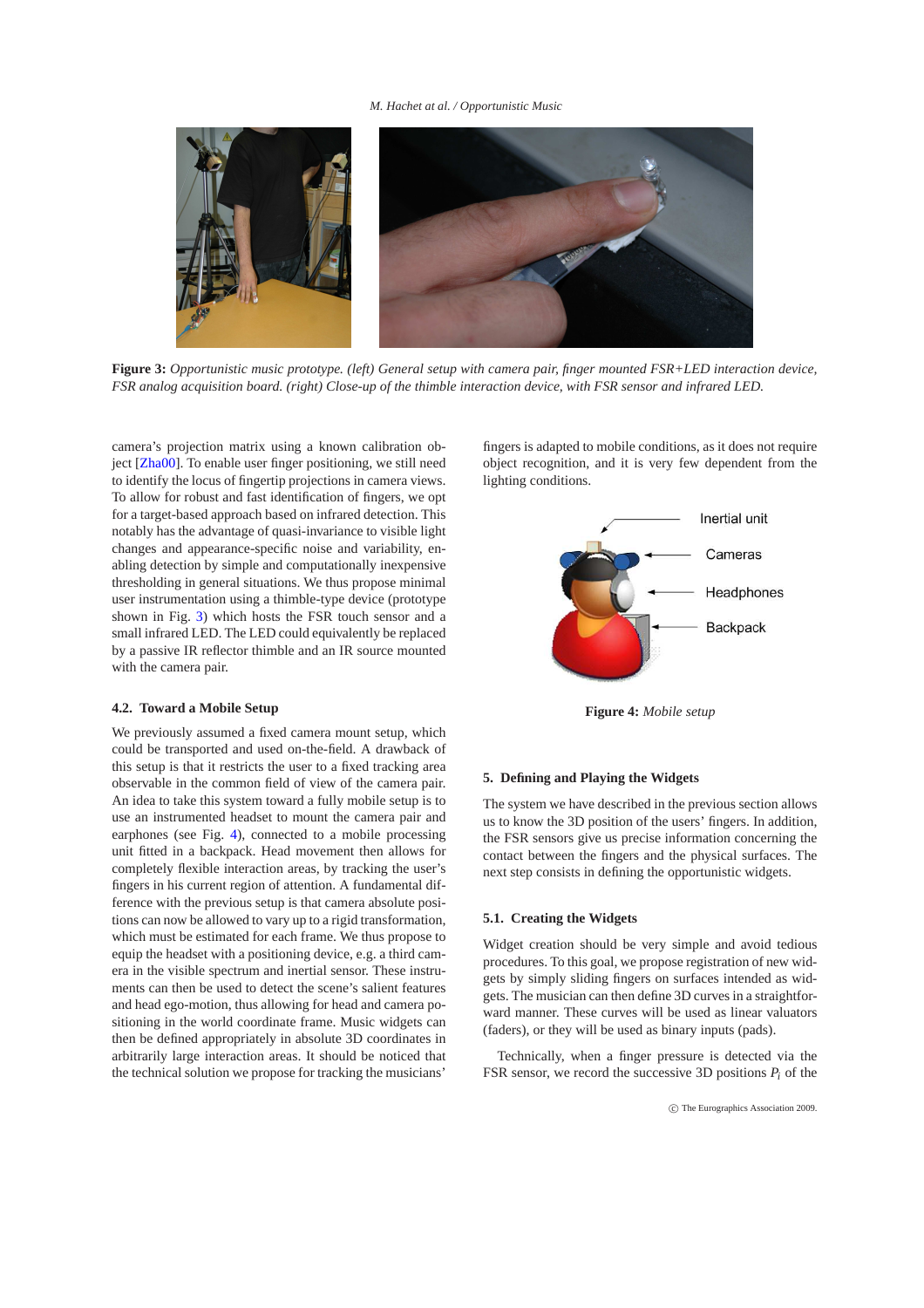LED, until the user's finger is released. In addition to these 3D points, we store the local tangent vectors given by

$$
\vec{t}_i = \frac{P_{i+1} - P_i}{\left|\left|P_{i+1} - P_i\right|\right|}
$$

We also store the local integral distance from the origin *di* , which is given by

$$
d_i = d_{i-1} + ||P_{i+1} - P_i||
$$

At the end of the record (i.e. when the finger is released), we save an *id* as well as the bounding box given by the *min* and *max* coordinates of the curve. We also store the total integral distance *dtotal*.

For each point of the curve, we can compute a corresponding normalized integral value  $c \in [0,1]$ , as described in the next section. These values are the output values of the opportunistic widgets.

One 3D position  $P_i$  is stored at each frame. Hence, users can define the curves accurately by sliding their fingers slowly. They can define coarse sections by moving fast, too. Hence, the users can precisely define where they need fine control. Note that in our current implementation, we use linear interpolation based on the integral distances. By taking into account the speed of the finger movements, we could use non-linear mappings, too. These non-linear mappings could be interesting to improve music expressiveness. This direction has to be studied more in depth.

Additional widgets could be defined, too. For example, 2D surfaces could be used for the bi-dimensional control of sound parameters. We will define additional widgets in our future work.

## **5.2. Interacting with the Widgets**

The musicians can now play with the widgets they have defined. In the following, we describe how our system manages the users' input.

When a contact is detected, we first evaluate if the 3D point *F* corresponding to the tracked LED is in the area of an opportunistic widget. This can be done by way of a simple inclusion test with the bounding boxes of the widgets. For the concerned widgets, we estimate the distance from *F* to the curve, and we return the corresponding *c* value.

To do so, we test if *F* is in a tolerance cylinder for each segment  $[P_iP_{i+1}]$  of the curve, as illustrated in Figure [5.](#page-5-0) We note *h*, the tolerance distance under which *F* is considered to be part of the segment  $[P_iP_{i+1}]$ .

We project *F* on  $(P_i P_{i+1})$  and compute the scalar value

$$
\alpha = \vec{t} \cdot (F - P_i).
$$

*F* belongs to the tolerance cylinder if

$$
\begin{cases} \alpha > -h \text{ and } \alpha < ||P_{i+1} - P_i|| + h \\ ||(F - P_i) - \alpha \vec{r}|| < h \end{cases}
$$

c The Eurographics Association 2009.



<span id="page-5-0"></span>**Figure 5:** *Proximity test and interpolation computation*

in this case, the normalized integral value *c* is given by

$$
c = \frac{d_i + \alpha ||d_{i+1} - d_i||}{d_{total}}
$$

This widget output value is then sent as an input to the musical subsystem. This is described in the next section.

The computation of the *c* values could be improved by managing the links between the segments of the curve. Indeed, our current implementation does not ensure the linear continuity of the widget output when the projection of the input points moves from one segment to another. This could be solved by linking the successive tolerance cylinders in order to ensure continuity, as illustrated in figure [6.](#page-5-1) We could also use generalized cylinders defined by parametric curves. However, in practice, the limited precision coming from the video tracking as well as the large number of recorded points do not require such an optimization.



<span id="page-5-1"></span>**Figure 6:** *Continuity of the output values. Regular cylinders (top) do not ensure full continuity. This can be improved by linking the cylinders (bottom).*

Figure [7](#page-6-0) illustrates the output values obtained when sliding the finger along a previously defined curved-shape widget. It can be noticed that the overall continuity of the obtained values is good. The slope modifications show the speed variation of the finger movement. It can be noticed that the output curve is not perfectly smooth. This is mainly due to tracking imprecisions. To smooth the curve, we could apply a dedicated filter.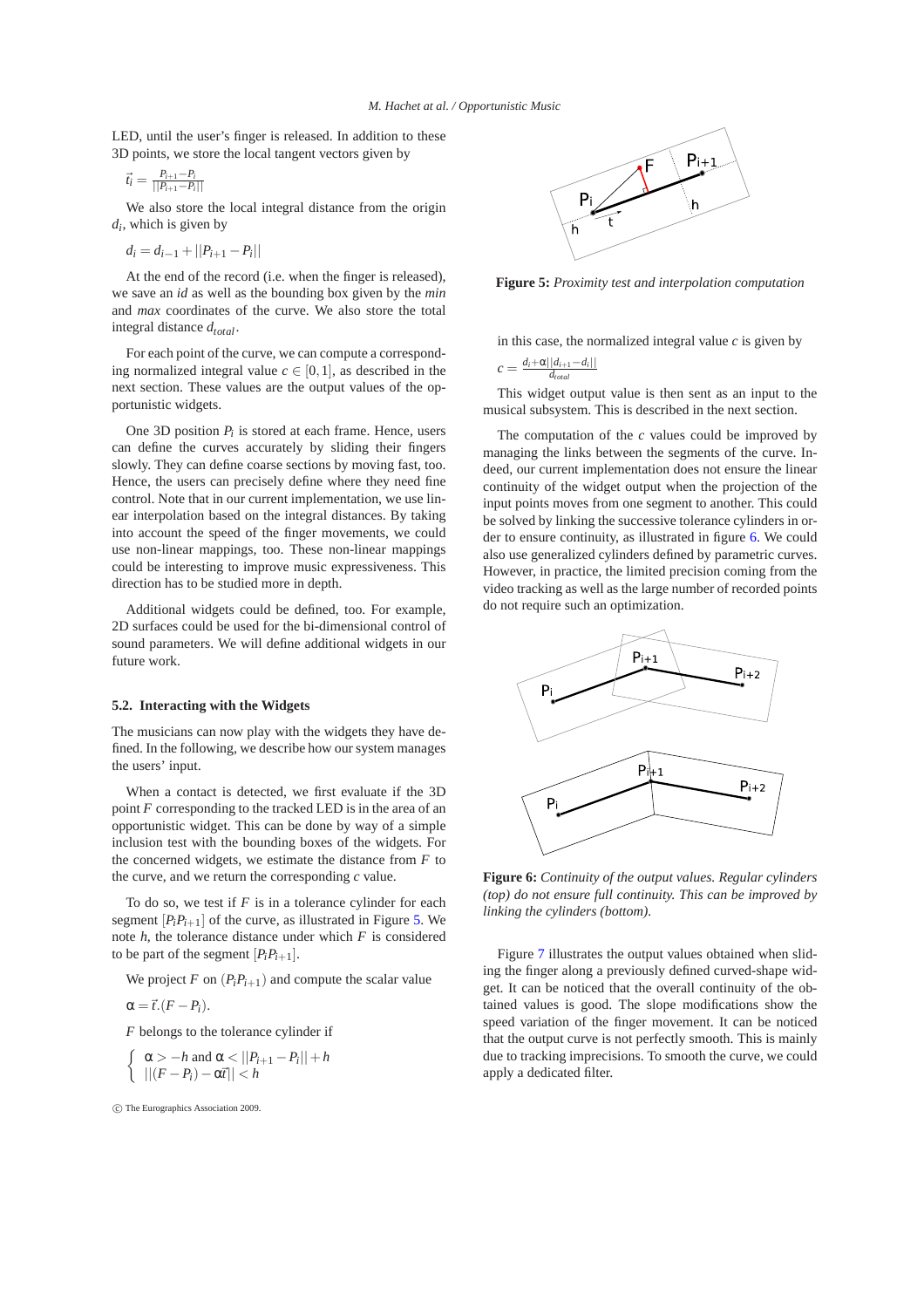#### *M. Hachet at al. / Opportunistic Music*



<span id="page-6-1"></span>**Figure 8:** *An example of application with 3 opportunistic widgets associated to 3 sound parameters.*



<span id="page-6-0"></span>**Figure 7:** *Example of a widget output when sliding a tracked finger along it.*

#### **6. Managing Sound Processes**

#### **6.1. Mapping the Widgets to the Sound Parameters**

The musician needs to associate the *opportunistic widgets* to sound parameters. Numerous approaches could be used to do this, such as a voice recognition or PDA interface. In the current implementation, before creating the widgets, the musician defines physical mapping buttons by touching 3D locations in the environment. For example, for a musical application where 4 parameters can be controlled, the musician should define 4 buttons, the first one corresponding to the first parameter, the second one to the second parameter, and so on. Hence, the musician associates one physical object to one parameter (e.g. a mug is associated to loudness). The musician can also use annotated sheets of paper as labels. The mapping is done by pressing a mapping button before creating a widget as we already described. The created widget is then associated to the selected sound parameter.

## **6.2. OpenSoundControl Messages**

The values of the opportunistic widgets and the values of the FSR sensors are sent to the audio application using the OpenSoundControl [\[WF97\]](#page-7-14) protocol. The messages are defined as urls, widgets and FSR values being floats between 0 and 1 :

## */opportun/widget1 valueWidget valueFSR*

They are sent when the FSR sensor's value reaches a predefined threshold. The value of the FSR sensor is also continuously sent as */opportun/sensor valueFSR*, to enable other user-defined controls.

## **6.3. Sound Processes**

The sound processes are actually defined as Pure Data patches, though every other musical application handling OpenSoundControl could be used. Pure Data (PD) is a visual programming language, written originally by Miller Puckette [\[Puc96\]](#page-7-15) and aimed at developping musical and visual interactive applications. In our case, the patch parses the OpenSoundControl messages of the *opportunistic widgets*, and sends the values to the associated sound process parameter. An example of application is shown in figure [8.](#page-6-1)

## **6.4. Practical Example**

We give here a practical example which summarizes an *opportunistic music* session from the musician point of view. We assume the musician previously defined a PD patch on his computer composed of a sine wave oscillator, a sample player, and a loop player. The user first needs to associate each sound parameter to a physical mapping button, for example the parameter's name written on a sheet of paper. Then he chooses objects of his surrounding environment (e.g. his office) he wants to play with. One possible setup may thus consist of a phone, a book, a roll of scotch-tape. The musician maps the frequency of the oscillator to the border of the phone. To do this, he starts the registration step by